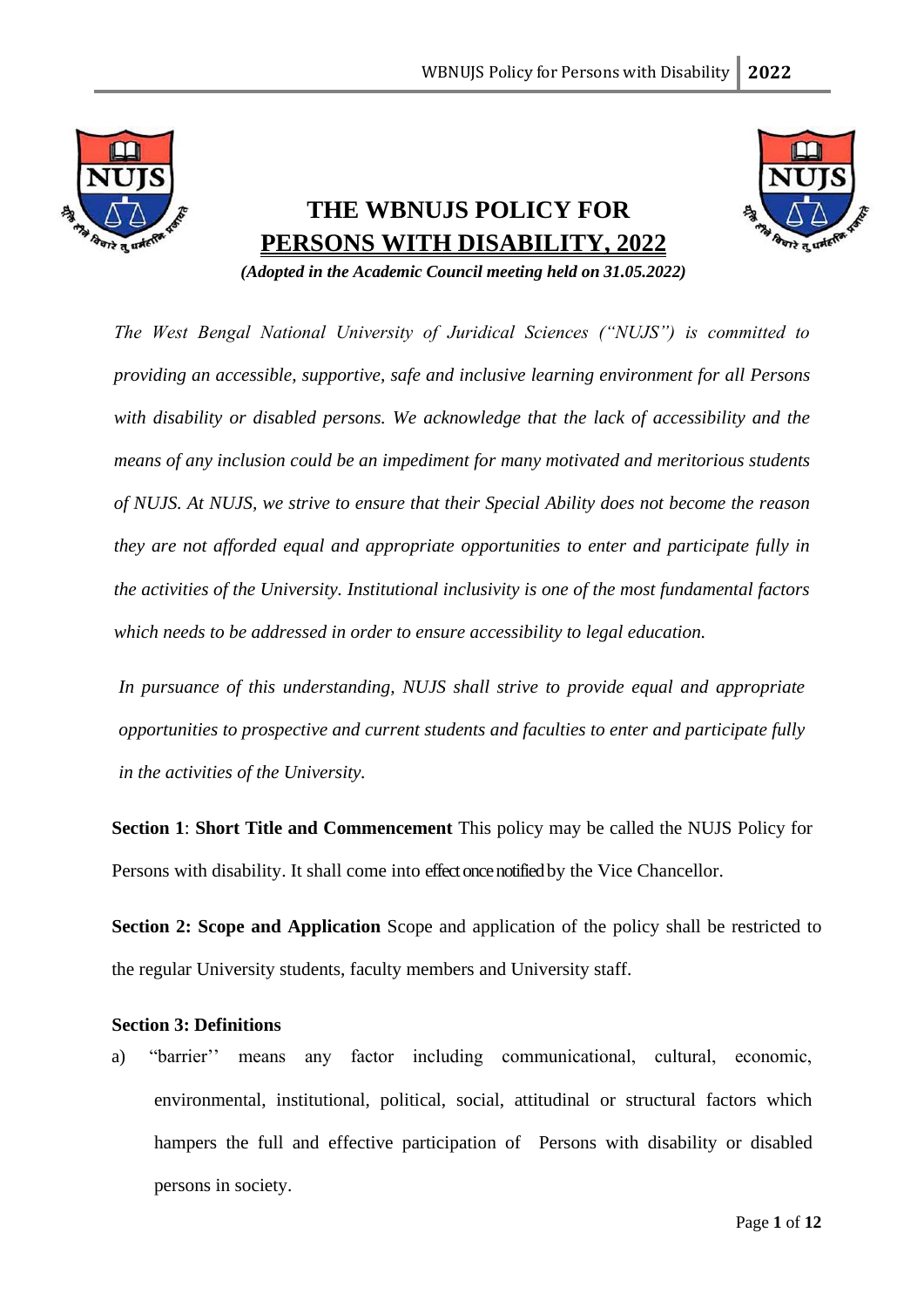- b) "Disability", "Persons with disability" and "Special Abilities" means
	- i. Total or partial loss of the person's bodily or mental functions; or
	- ii. Total or partial loss of a part of the body; or
	- iii. The malfunction, malformation or disfigurement of a part of a person's body; or
	- iv. A disorder or malfunction that results in the person learning differently from a person without the disorder or malfunction; or
	- v. A disorder, illness or disease that affects a person's thought processes, perception of reality, emotions or judgment or that results in disturbed behaviour; and includes a Persons with disability that presently exists or previously existed but no longer exists or may exist in the future or is imputed to a person.
- c) "discrimination" in relation to Persons with disability, means any distinction, exclusion, restriction on the basis of Special Ability which has the purpose or effect of impairing or nullifying there cognition, enjoyment or exercise on an equal basis with others of all human rights and fundamental freedoms in the political, economic, social, cultural, civil or any other field and includes all forms of discrimination and denial of reasonable accommodation.
- d) "Internal Committee for Persons with disability" will essentially mean a resource unit which shall be constituted by the University to to provide necessary guidance and counselling to Persons with disability.
- e) "Inherent Academic Requirements" mean those skills, capabilities and knowledge that students must be able to demonstrate in order to achieve the essential learning outcomes of the program, while maintaining the academic integrity of that program.
- f) "Persons with disability" means a person with long term physical, mental, intellectual or sensory impairment which, in interaction with barriers, hinders his full and effective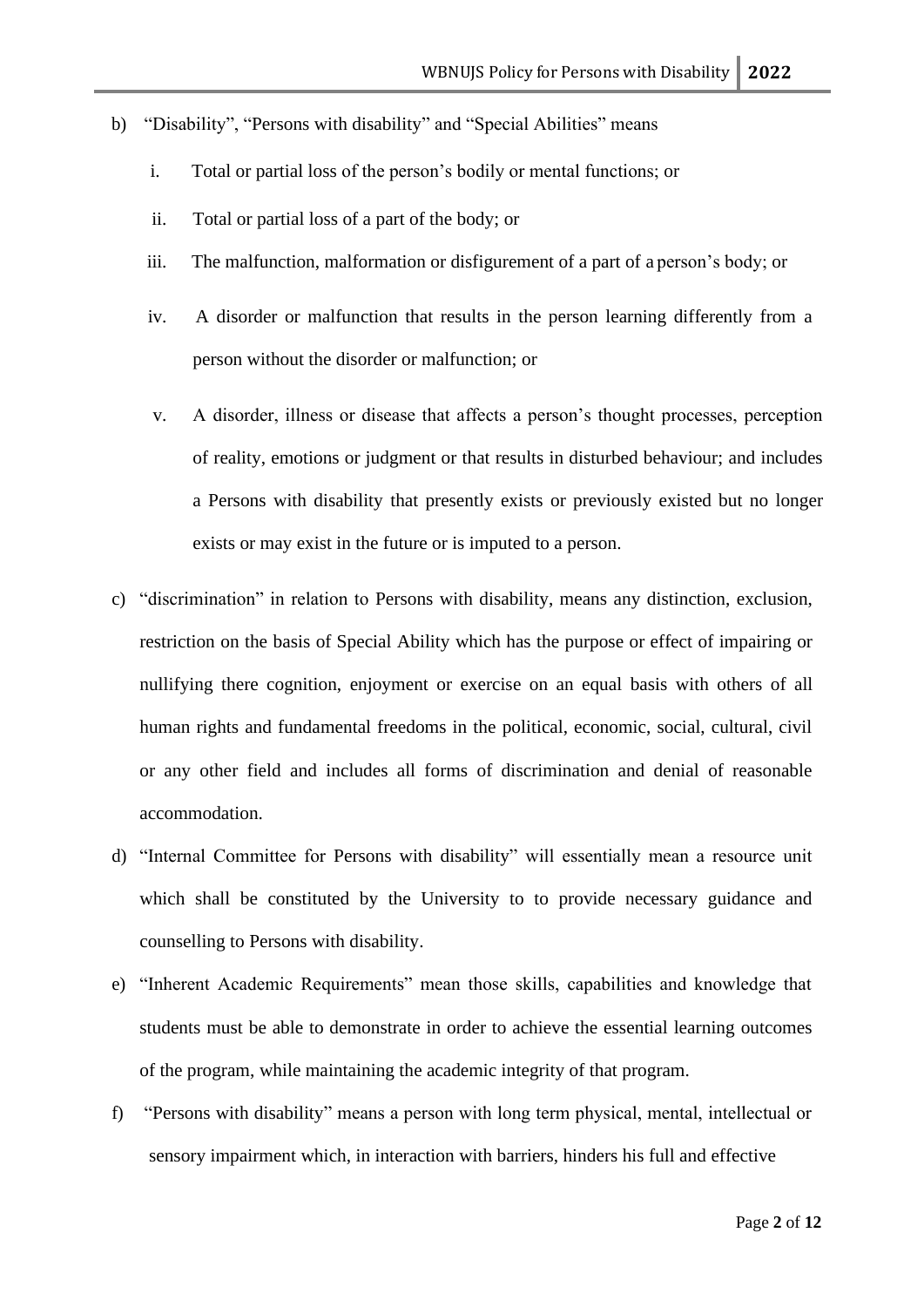participation in society equally with others; or, any person who self-identifies as Persons with disability. Provided, that the person(s) who are self-identifying themselves as Persons with disability have received the necessary verification from the University's Internal Committee For Students With Special Abilities.

- g) "reasonable accommodation" means necessary and appropriate modification and adjustments, without imposing a disproportionate or undue burden in a particular case, to ensure that persons with disability or disabled persons the enjoyment or exercise of rights equally with others.
- h) "Universal Design" means the designing of facilities and the environment in a manner such that it is usable by all people, to the greatest extent possible, without the need for adaptation or Specialized design.

#### **Section 4: Governing Principles**

- 4.1 Persons with disability will have equitable access and practical support to participate fully in the life of the University, including but not limited to:
	- a) access to services and events;
	- b) access to buildings and facilities;
	- c) receiving information in accessible formats;
	- d) receiving a high-quality service from staff;
	- e) opportunities to make complaints and provide feedback;
	- f) opportunities to participate in public consultation; and
	- g) any other opportunity present in the University.
- 4.2 The University will strive to apply principles of Universal Design in its design of facilities, buildings, curriculum and services depending upon the financial support available to the University.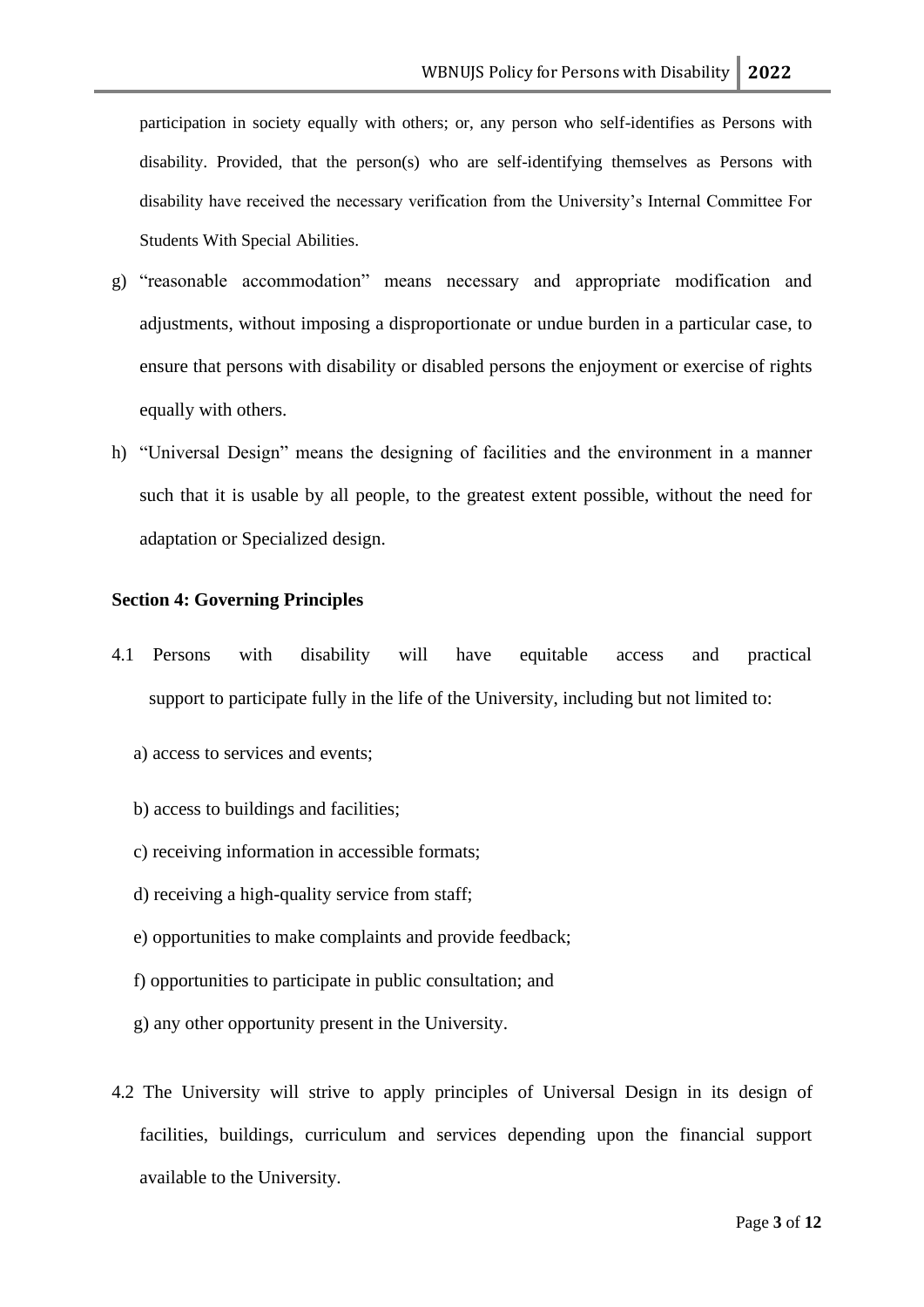- 4.3 The University will make reasonable adjustments to teaching learning process and without compromising the academic standards or inherent academic requirements of the course, or giving a student an undue academic advantage.
- 4.4 The University will provide resources and staff development opportunities to assist staff to meet the learning and support needs of PWD/ SAP students, including inclusive teaching and learning strategies such as universal design for instruction and assessment practices.
- 4.5 In order to obtain support and reasonable adjustments, students shall provide documentation from a qualified and relevant health professional regarding their persons with disability or disabled person status, to the University's Internal Committee For Persons with Special Abilities.
- 4.6 Statistical information on enrolment, retention, participation and success rates of PWD/ SAP students will be recorded in order to facilitate planning for the continued development of quality services.
- 4.7 The University will foster positive informed and unprejudiced attitudes towards PWD/ SAP students amongst its staff and students.

## **Section 5: Confidentiality and Disclosure**

The decision of whether or not to disclose a Special Ability and the timing of any disclosure belongs entirely to the individual student. However, if opportunities have been given to disclose a Special Ability and an individual decides not to then the University will not be able to offer them individual support or adjustments.

Whilst the University is working hard to make its services as accessible as possible, if a Special Ability is disclosed to the University, this would allow it to explore opportunities to implement appropriate support. For staff it includes, as appropriate: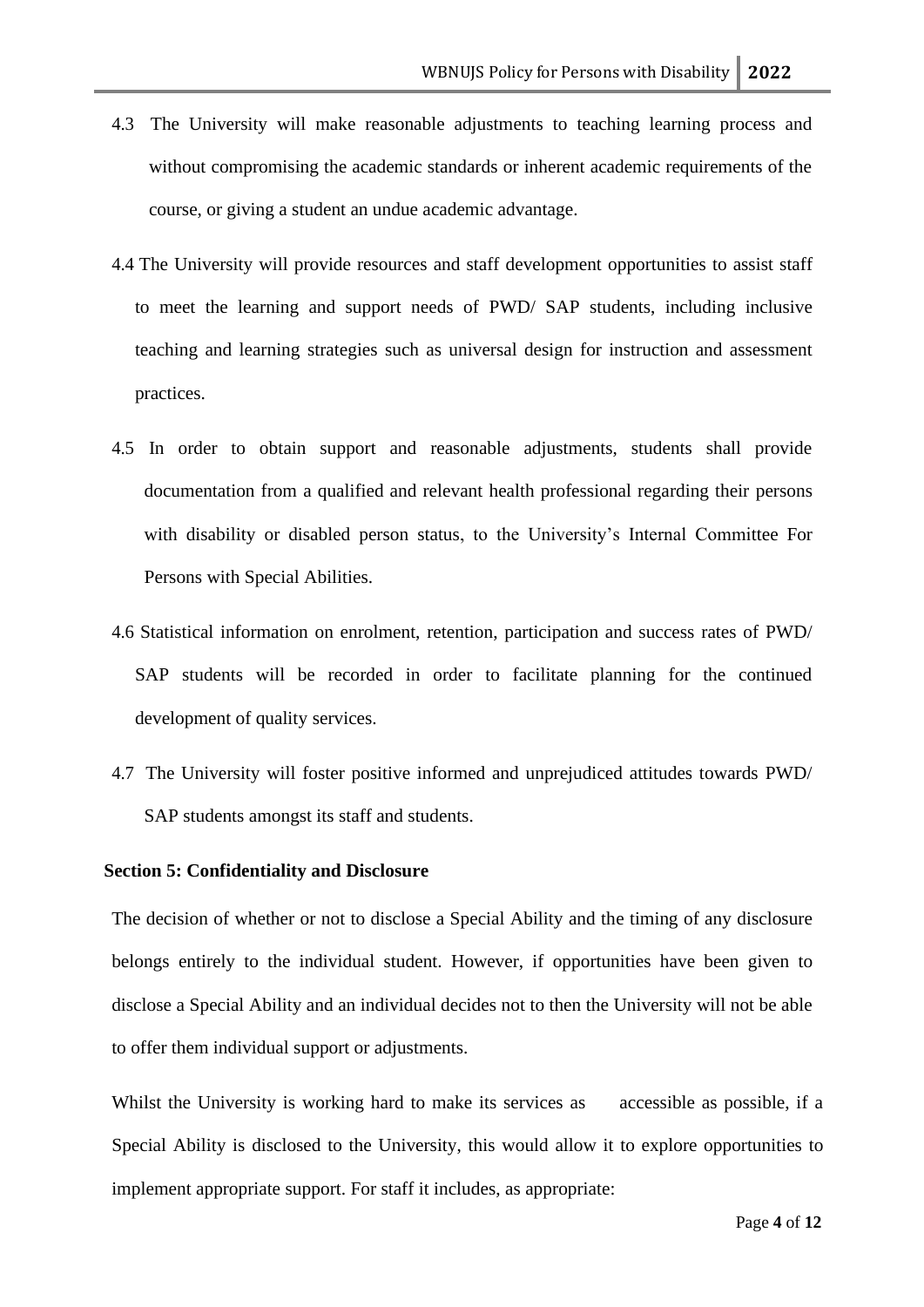- a) reasonable adjustments such as reallocation of duties
- b) altering working hours
- c) changing work location
- d) modify in equipment and consideration of other roles.

## **For students it includes, as appropriate**:

- a) additional time during examinations
- b) consideration of lecture notes in advance in special software, as and when available;
- c) consideration of alternative forms of assessment.

## **Section 6**: **Establishment of Internal Committee for Students with Special Abilities**

6.1 The Vice Chancellor shall notify the composition of an Internal Committee for Students with Special Abilities as per the UGC Guidelines for Persons with Disabilities Scheme in Universities XII Plan(2012-2017)

The Committee shall discharge the following functions:

- a) Facilitate admission of PWD/ SAP persons in various courses;
- b) Provide guidance and counseling to PWD/ SAP individuals;
- c) Create awareness about the needs of PWD/ SAP persons, and other general issues concerning their learning; and
- d) Assist PWD/ SAP graduates to gain successful employment in the public as well as private sectors. And ensure the proper implementation of the provisions of this Policy. An indicative list of the major functions to be performed by the Internal Committee for Students with Special Abilities is attached in **Schedule I.**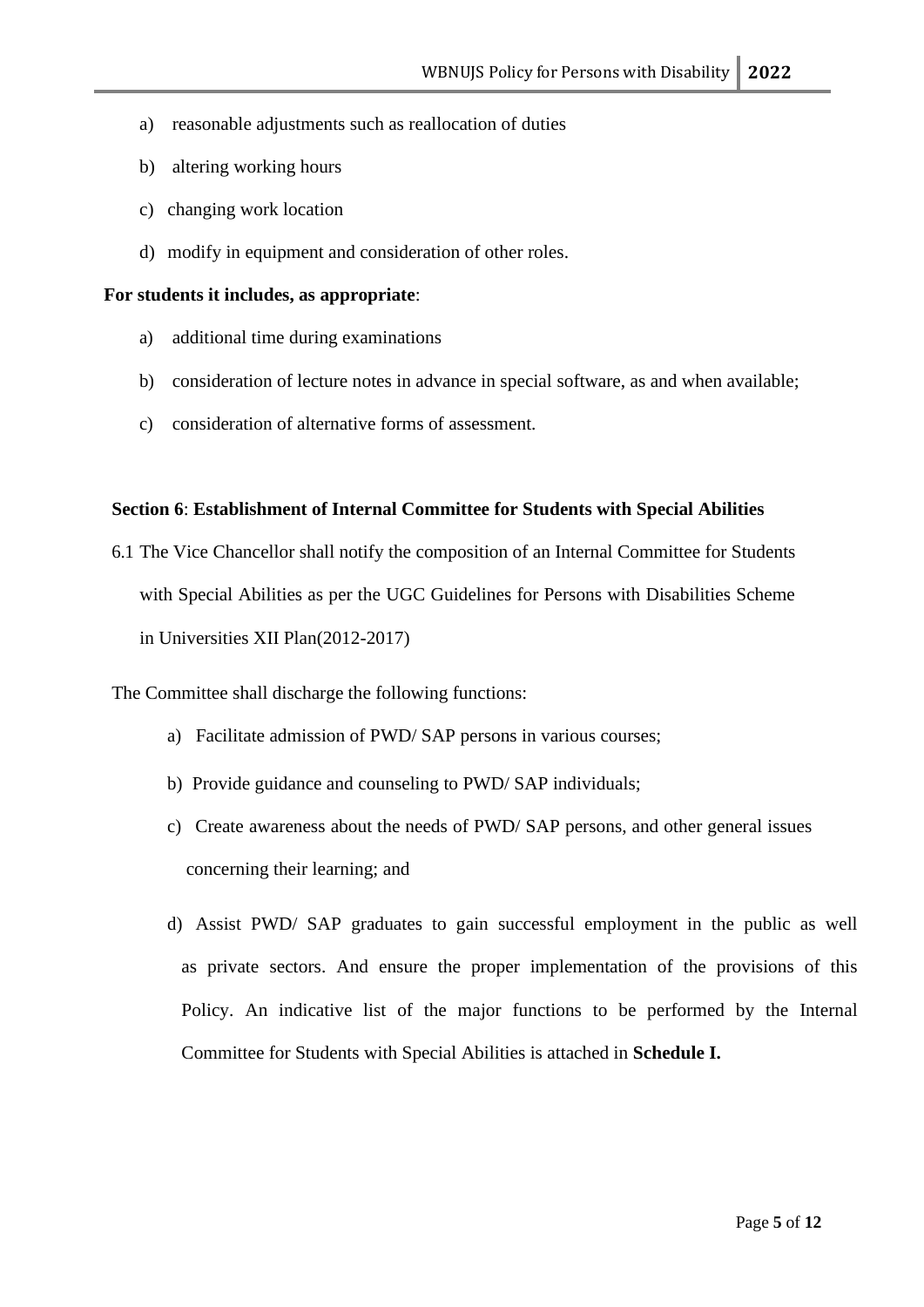## **Section 7**: **Accessibility**

In order to enhance and supplement the working of the Internal Committee for Students with Special Abilities, the university shall fulfill the following requirements:

## **7.1 General Accessibility**

- a) The University should be made fully wheelchair accessible, with ramps and elevators provided in all the buildings / public spaces including the auditorium, quadrangle of the main building, and the hostels.
- b) The Girls Hostel, Boys Hostel and the Academic Block should be equipped with wheelchairs.
- c) Suitable and disabled friendly accommodation to be provided to PWD/ SAP students in the hostels upon their request.
- d) Special toilets shall be constructed in the academic block and the hostels for making the university campus disabled friendly.
- e) Accessible seating for candidates or guests shall be made in any function or event organized by the university
- f) Sign language interpreters shall be installed both at Orientation Day and Convocation Day to enhance the accessibility of parents and guardians
- g) Helpers must be provided by the university for the purpose of assisting students belonging to the PWD/ SAP categories inside and outside the Girls and the Boys hostel and the responsibilities of the helpers must be specified.
- h) Locks/ door latches must be installed near the handle of the door rather than at the top. Handles will be installed in rooms and corridors.
- i) The elevator in the Academic Block shall function from 8:00 AM till 10:00PM
- j) At least one room on each floor must be refurbished in a disability-friendly manner with Special facilities for PWD / SAP students, OR Rooms on the ground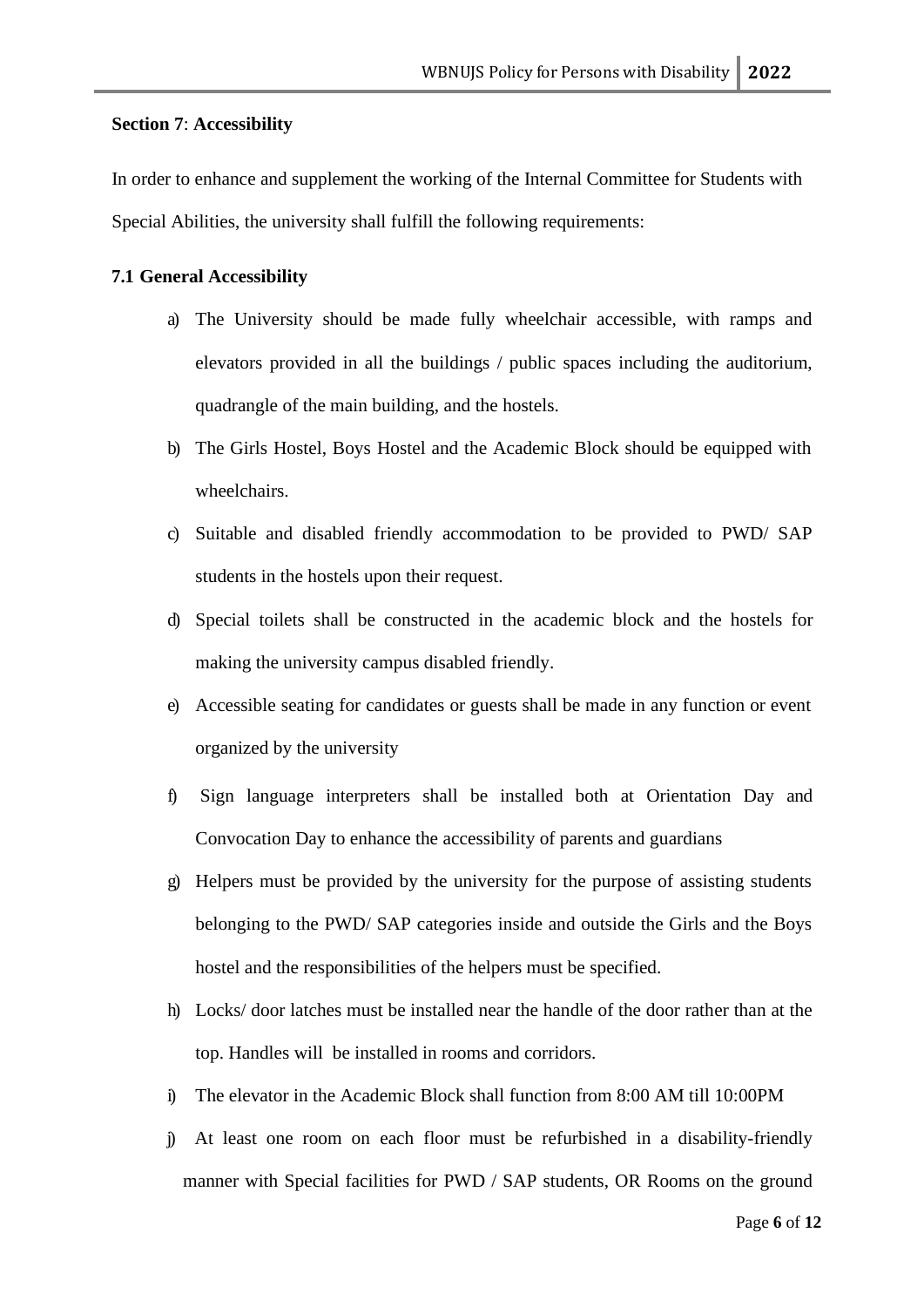floor of both the hostels must be refurbished in a disability-friendly manner with Special facilities for PWD/ SAP students. Provided that no construction shall be done which is not in accordance with the Guidelines on accessibility laid out by the office of the Chief Commissioner of Disabilities, Government of India.

## **7.2 Examination and Academic Accessibility:**

The University will attempt to implement the accessibility

- a) The classrooms should be equipped with microphones and speakers for the benefit of those with hearing impairments.
- b) Examination timings should be suitably modified for PWD/ SAP students as and when required.
- c) The option of having scribes for exams (End Semester and Repeat/ Improvement) and project submissions must be made available to students belonging to the PWD / SAP categories.
- d) The Vice Chancellor may grant a maximum of 6 grace marks are allotted to PWD/ SAP students, in one or more subjects as per the scheme of the examination. *Provided, that this sub-clause will not apply to persons suffering from physical disabilities.*
- e) The University shall ensure that while appearing for their end-semester examinations, the PWD/ SAP students shall be entitled to two toilet breaks.
- f) One computer with JAVA Script will be installed in the library.
- g) 'Accessibility Cell' must be constituted by the Internal Committee for Students with Special Abilities to assist PWD/ SAP students. The Cell should have total of five members, one from each batch. The members should assist PWD/SAP students and see effective implementation of this policy.
- h) Extensions lasting up to a maximum of seven days from the initial deadline must be provided by the academic section to PWD/ SAP students.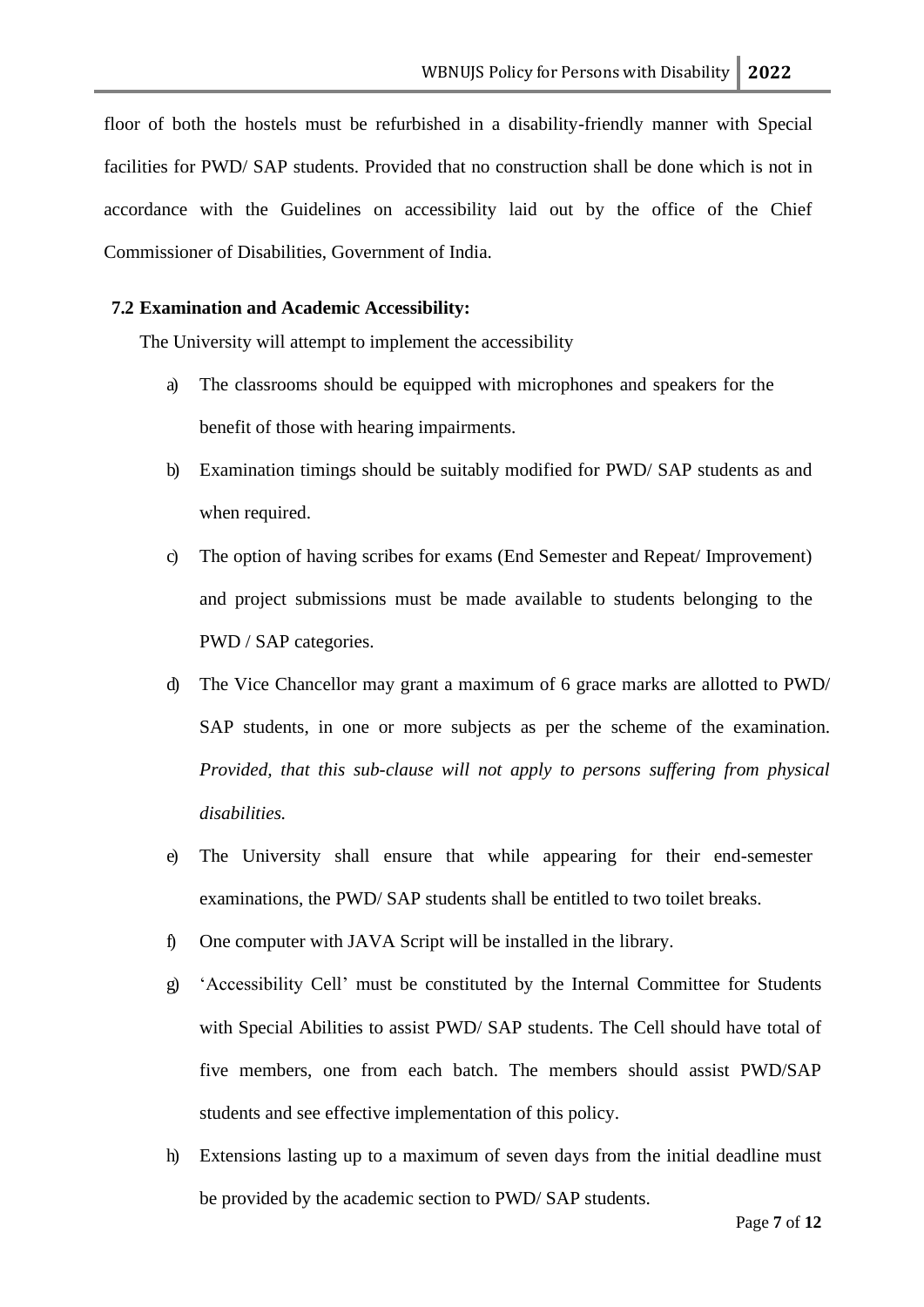## **7.3 Medical Accessibility**

- a) Services of a physiotherapist in the university must be made available to PWD/ SAP students.
- b) The University shall provide for a round the clock ambulance service.
- c) The University shall maintain a separate fund for the purpose of addressing any contingencies that may arise in relation to PWD/ SAP students.

## **Section 8**: **Implementation Clause**

- 8.1 The University shall provide information about building accessibility and support facilities to the students who disclose their Special Ability under Section5.
- 8.2 Visually impaired students shall be given the option of having readers and scribes end semester examinations and project submissions.
- 8.3 An active role shall be taken by the university authorities to make provisions for PWD/ SAP students in extra-curricular and co-curricular events conducted by various societies and committees in the college.
- 8.4 The University shall frame rules for the students which shall be followed in the process of applying for accommodation of the PWD/ SAP students.
- 8.5 The University will ensure that in all policies, procedures, regulations, functions and activities, consideration is given to reasonable means of enabling PWD/ SAP staff and students' full participation in all aspects of the academic and social life of the institution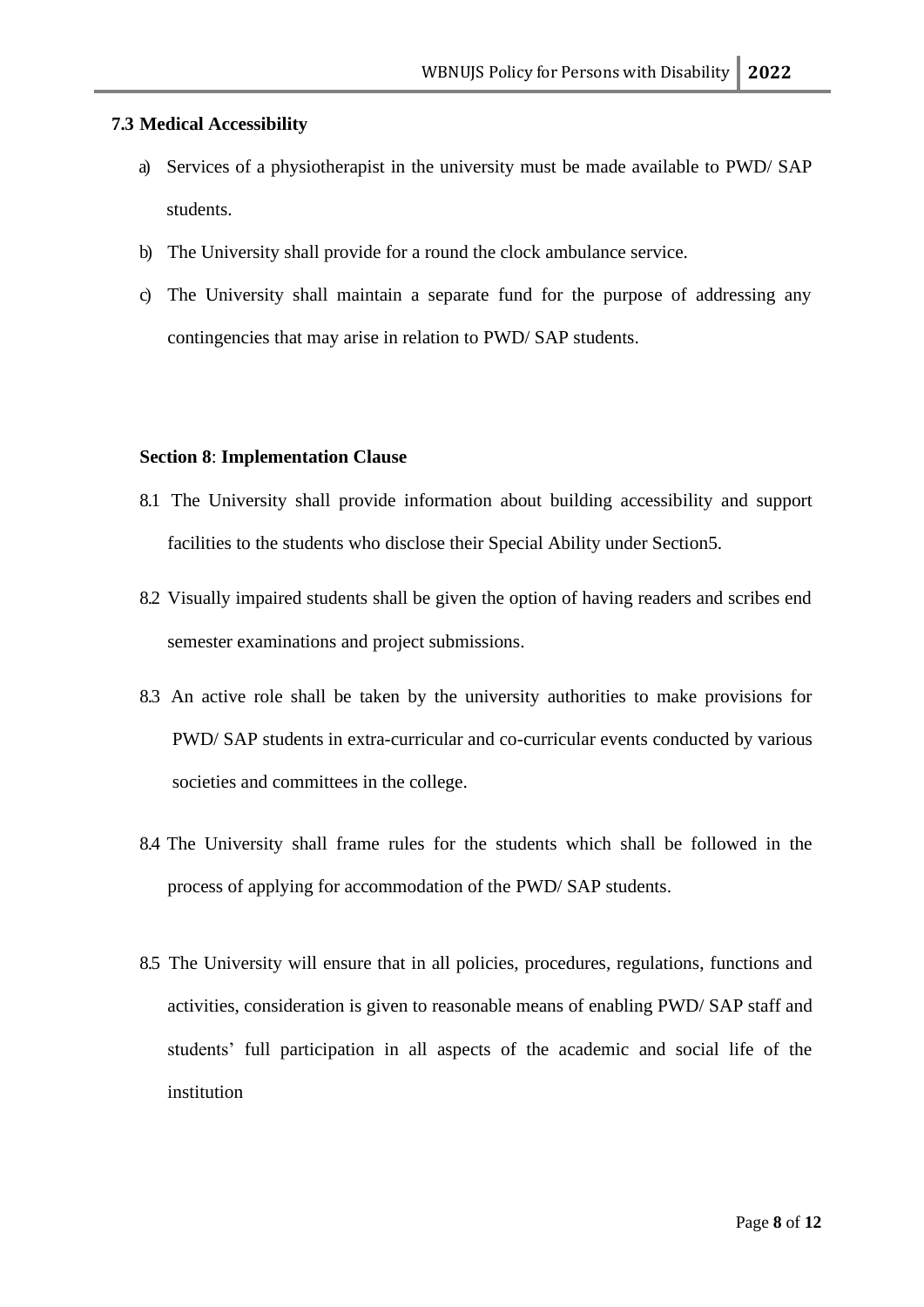### **Section 9: Action against Discrimination**

- 9.1 Discrimination against any member of the University community on the basis of Special Ability is prohibited.
- 9.2 Any act of discrimination against on the basis of Special Ability can be complained against in the Internal Committee for Students with Special Abilities of the University as per the rules mentioned in Section10.
- 9.3 University policy and the principles of Social Justice will be taken into account while dealing with the grievance.

## **Section 10: Complaints and Appeals**

- 10.1 **Scope:** Any student enrolled in the University, who believes that they have been discriminated against on the basis of Special Ability may seek the assistance of the Internal Committee for Students With Special Abilities through the filing of a disability grievance under this process as mentioned forthwith.
- 10.2 **Grievances Relating to Accommodations:** A student with a grievance relating to a requested accommodation for disability may seek direct review by Internal Committee for Students with Special Abilities under this process.
- 10.3 **Limitation:** Grievances under this policy must be filed within 90 days of the alleged act of discrimination. The University may extend this time frame where a delay is due to circumstances beyond a student's control such as illness or incapacity.

**Procedure:** The grievance shall be in the form of a written complaint addressed to Internal Committee A clear and concise statement of the problem or issues to be reviewed and a summary of steps taken, if any, by the student to resolve the problem or issues prior to the filing.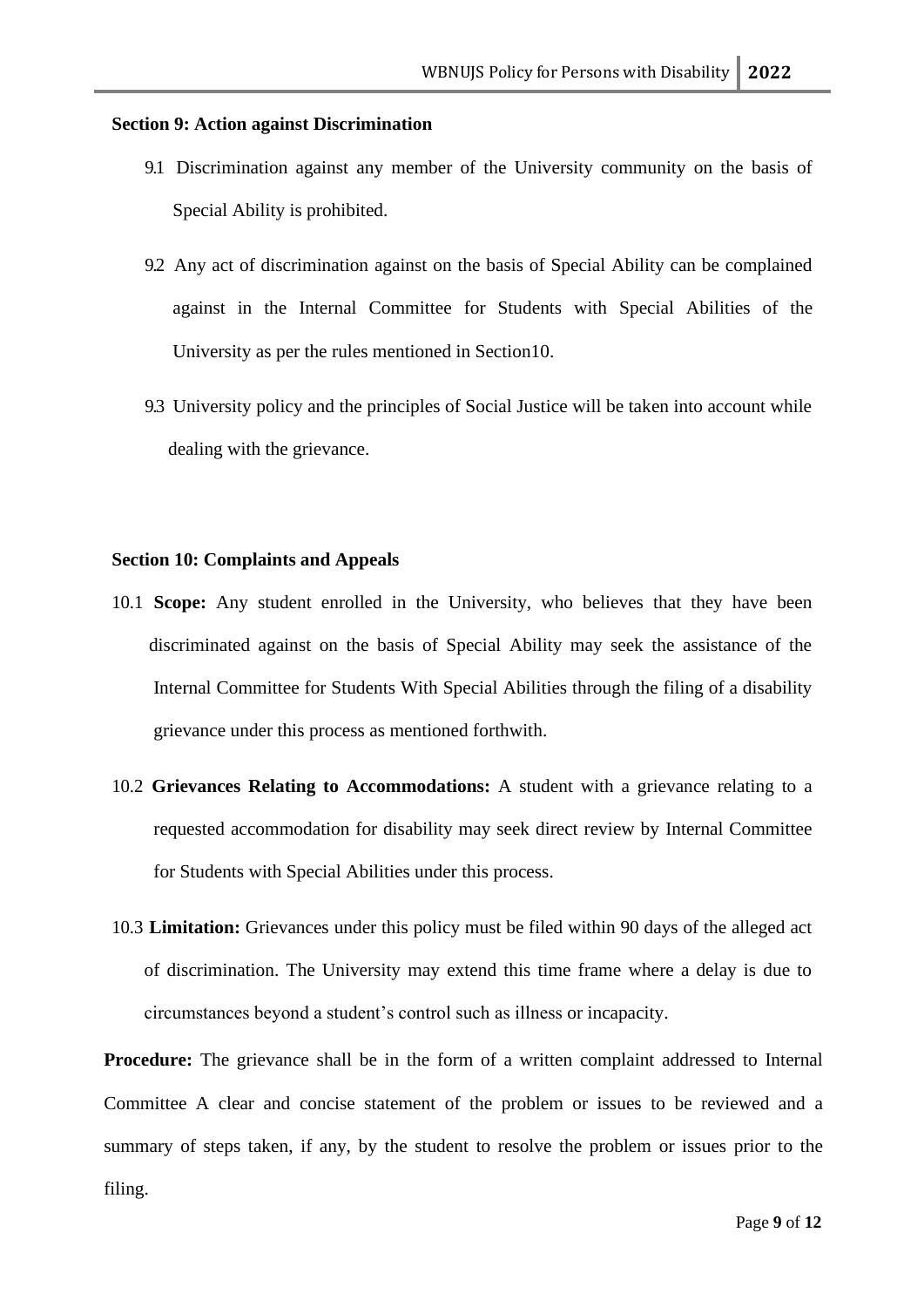- 10.4 Committee for Students with Special Abilities. The grievance should include the following a clear and concise statement of the problem or issues to be reviewed and a summary of steps taken, if any, by the student to resolve the problem or issues prior to the filing.
	- a) A reasonably detailed description of the relevant facts, including the student's alleged Special Ability, names of persons with information, and a description or copies of relevant documents or other evidence relevant to the grievance.
	- b) The name, contact information and signature of the person initiating the complaint. Electronic signatures are acceptable. In response to a grievance, Internal Committee for Students with Special Abilities may take some or all of the following steps as per its discretion:
		- i. Meeting in person with the student;
		- ii. Requesting additional relevant medical documentation or an independent medical evaluation on the request for accommodation and,
		- iii. Gathering other information by initiating a fact-finding process.
		- iv. If Internal Committee for Students with Special Abilities determines that a fact- finding process is required, the student grievant will be so informed.
		- v. The Internal Committee for Students with Special Abilities will interview the student grievant and other fact witnesses as necessary, and will review documents and other evidence.
		- vi. At the conclusion of the fact-finding process a report of findings will be prepared and the grievant will be provided with findings and a summary of conclusions or recommendations made.
	- vii. The Internal Committee for Students with Special Abilities may request that an accommodation be provided on a provisional basis pending the conclusion of this fact-finding process.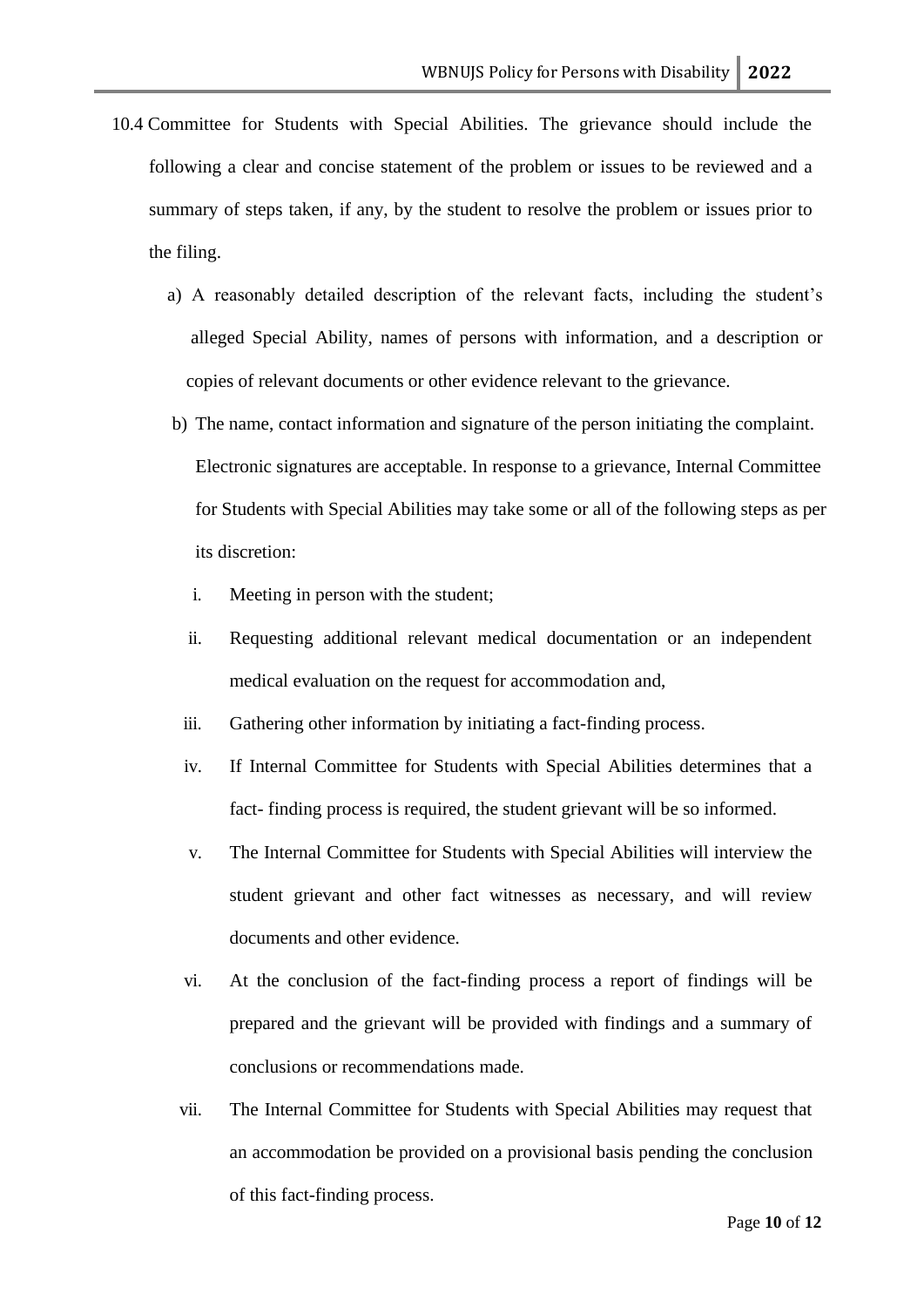- viii. Best efforts will be made to complete the investigation with written results within 45 University working days of receipt of the complaint. The timeline may be extended, if there are circumstances that affect the University's ability to reach fact witnesses and to review documents (e.g., semester breaks, the availability of parties within formation).
- 10.5 **Confidentiality:** The University will strive to maintain the confidentiality of information shared throughout the grievance process. However, disclosures may be required for the purpose of fact-finding or efforts to resolve the grievance. In the limited instances where disclosures must be made, disclosures will be limited to those persons necessary to proceed in the fact- finding process or to otherwise address the grievance.
- 10.6 **Prohibition Against Retaliation:** Consistent with applicable law, The University prohibits retaliation against any person who requests accommodation, files a grievance alleging Special Abilities discrimination or participates in the grievance process. Any concerns about retaliation related to this process should be disclosed immediately to the Internal Committee For Students With Special Abilities.

## **Section 11: Rule Making and Amendment**

The Internal Committee for Students with Special Abilities constituted under Section 6 may suggest changes to this policy from time to time, in consultation with the Vice Chancellor.